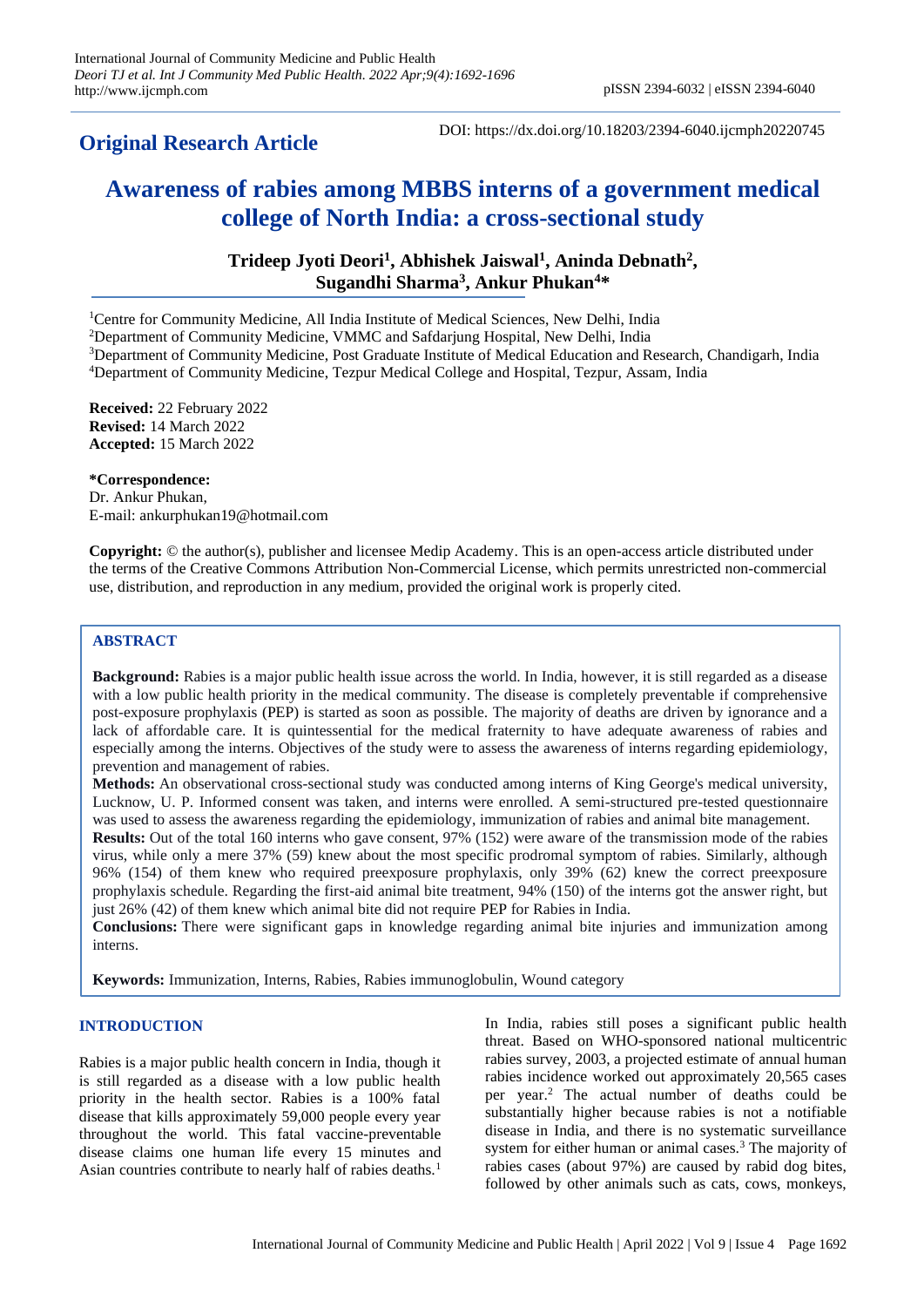horses, pigs, and camels.<sup>2</sup> Disease is entirely preventable, provided complete PEP is implemented promptly. According to WHO, proper PEP can prevent human rabies completely.<sup>1</sup> Inadequate knowledge of the classification of animal bite wounds leads to incorrect vaccination in different countries around the world, including India. The majority of deaths are driven by ignorance and a lack of affordable care. The medical fraternity needs to have adequate knowledge and awareness regarding rabies, especially the MBBS interns who would be going out into the community as doctors. The present study among MBBS interns would help them address the lacunae in knowledge, attitude and practices that exist among them regarding rabies prevention, management and immunization.

#### *Objectives*

Objectives of the study were to assess the awareness of MBBS interns regarding epidemiology, prevention and management of rabies.

# **METHODS**

An observational cross-sectional study was conducted among interns of King George's medical university, Lucknow, Uttar Pradesh during January 2018-March 2018. King George's medical university takes in 250 MBBS students every year, and 270 students passed out and enrolled as interns in January. Complete enumeration was done, and information about the study was given to all the interns. Out of these, 160 interns who were willing to participate in the study were enrolled after taking informed written consent. They were given a pre-tested structured questionnaire in the English language consisting of 17 multiple choice questions, 16 had one correct response, and 1 had multiple responses with four correct answers. The questionnaire was divided into three sections viz knowledge regarding epidemiology, prevention and management of rabies. The part on epidemiology and management of rabies had four and eight multiple-choice questions, respectively, with one correct answer to each question. The section on the prevention of rabies had 5 multiple-choice questions, four out of which had one correct answer, and 1 question had option of multiple responses with 4 correct answers.

#### *Knowledge scoring*

Based on the questions, scoring was done with one mark given for each correct response. A total scoring of 20 was taken as the maximum score. Scores within 0-7 marks were considered as "poor knowledge", 8-14 as "average knowledge", and 15-20 as "good knowledge".

## *Data analysis*

Knowledge regarding different questions is presented as frequency and percentages. Data analysis was done using SPSS software ver. 23 (SPSS-23, IBM, Chicago, USA).

#### *Ethical consideration*

Owing to ethical concerns, permission was obtained from institutional ethical committee of King George's medical university UP, Lucknow, before commencing study.

#### **RESULTS**

A total of 160 interns were included in the study. Among the participants 98 were male and 62 were female. The mean age of the participants was  $23.4$  ( $2 SD±1.8$ ) Out of 160 interns who took part in the study, a majority (96.8%) were aware of the route of rabies virus transmission, but only 68.1% knew that transmission of rabies could occur from man to man. Among the participants, 61.3% knew about the incubation period of rabies, whereas only onethird of the participants (36.8%) knew about specific prodromal symptoms of rabies in humans (Table 1).

# **Table 1: Knowledge regarding the epidemiology of rabies among the interns.**

| <b>Variables</b>                                          | <b>Correct</b><br>answer | <b>Incorrect</b><br>answer |
|-----------------------------------------------------------|--------------------------|----------------------------|
| <b>Route of transmission</b><br>of rabies virus           | 155 (96.88)              | 5(3.12)                    |
| <b>Incubation period</b><br>depends upon                  | 98 (61.25)               | 62 (38.75)                 |
| Most specific<br>prodromal symptom of<br>rabies in humans | 59 (36.88)               | 101 (63.12)                |
| Can rabies be<br>transmitted from man<br>to man           | 109 (68.12)              | 51 (31.88)                 |

Though 152 participants out of 160 participants (95%) knew who requires prophylaxis in rabies, only 62 (38.8%) participants knew about preexposure prophylaxis. Almost half of participants (48.8%) did not know that PEP is not necessary for consumption of milk or meat of the infected animal. One-fourth of interns (73.8%) knew that a dog without symptoms also could transmit rabies (Table 2).

# **Table 2: Knowledge regarding prevention of rabies among the interns.**

| <b>Variables</b>                                                         | <b>Correct</b><br>answer | <b>Incorrect</b><br>answer |
|--------------------------------------------------------------------------|--------------------------|----------------------------|
| Pre exposure prophylaxis<br>schedule                                     | 62(38.75)                | 98 (61.25)                 |
| Pre exposure prophylaxis<br>requires in                                  | 152 (95)                 | 8(5)                       |
| Is PEP necessary on<br>consumption of milk or<br>meat of infected animal | 82 (51.25)               | 78 (48.75)                 |
| Can a dog without<br>symptoms transmit<br>rabies                         | 118 (73.75) 42 (26.25)   |                            |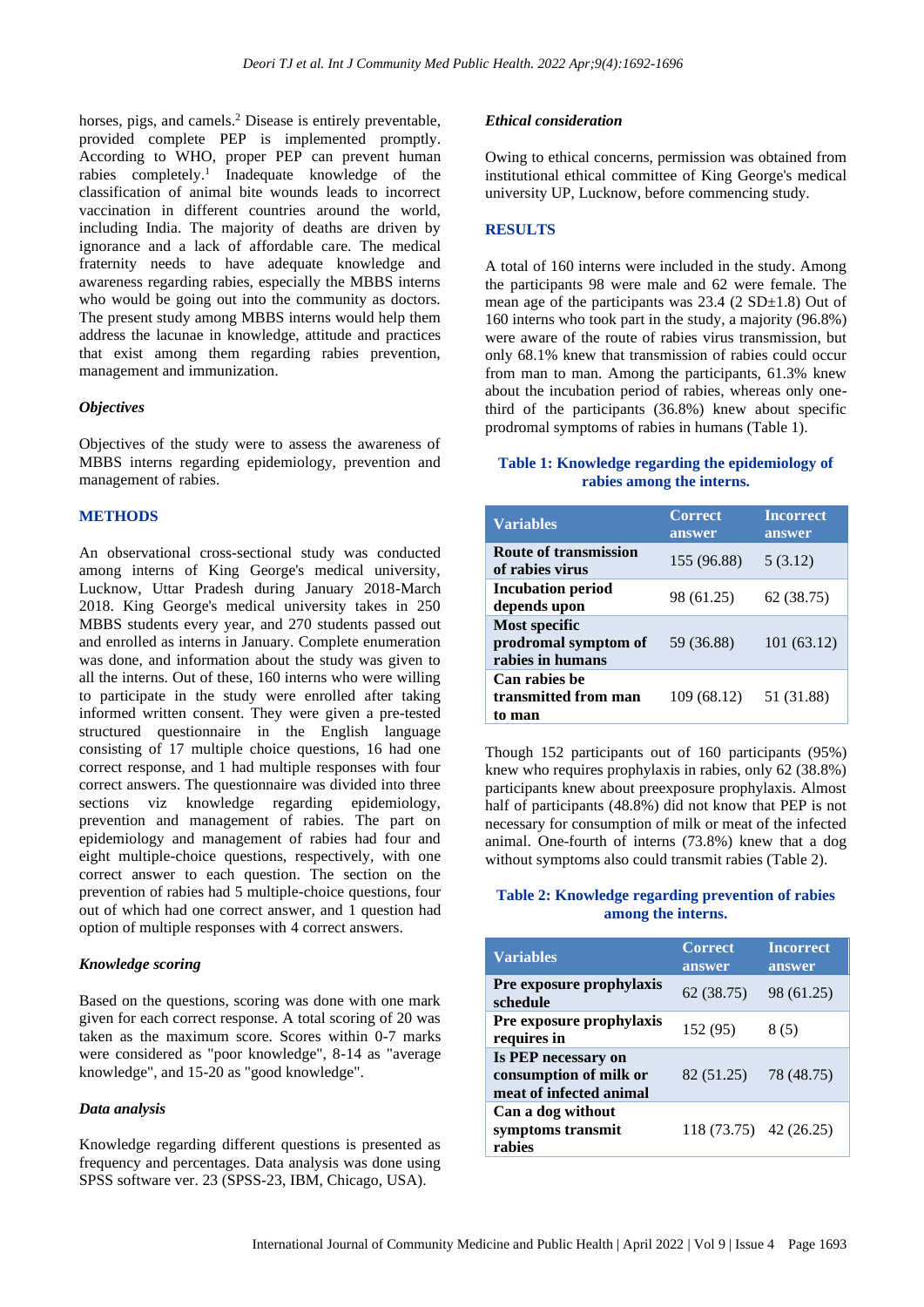Most of the interns (93.8%) knew about the first aid treatment for the dog bite, but 41.9% of them didn't know within what time an infectious bite should be treated. 114 (71.3%) interns knew about PEP of rabies; only 74 (46.3%) knew about in which cases PEP is contraindicated. Only 50% of the interns knew when RIG could be given after the first dose of the anti-rabies vaccine. The 70% of the interns had knowledge about the categorization of the dog bite (Table 3).

# **Table 3: Knowledge regarding the management of animal bite among the interns.**

| <b>Variables</b>                                                                                              | <b>Correct</b><br>answer | <b>Incorrect</b><br>answer |
|---------------------------------------------------------------------------------------------------------------|--------------------------|----------------------------|
| <b>First aid treatment for</b><br>dog bite                                                                    | 150 (93.75)              | 10(6.25)                   |
| Time within which an<br>infectious bite should be<br>treated                                                  | 93 (58.13)               | 67 (41.87)                 |
| <b>PEP</b> of rabies                                                                                          | 114 (71.25)              | 46 (28.75)                 |
| <b>PEP</b> contradicted in                                                                                    | 74 (46.25)               | 86 (53.75)                 |
| After 1 <sup>st</sup> anti rabies<br>vaccine dose, RIG can be<br>given till                                   | 80 (50.00)               | 80 (50.00)                 |
| <b>Nibbling of uncovered</b><br>wound and minor<br>abrasion without<br>bleeding comes under<br>which category | 112 (70.00)              | 48 (30.00)                 |
| <b>Rabies PEP not required</b><br>in India for which<br>animal bite in India                                  | 42 (26.25)               | 118 (73.75)                |
| <b>Treatment of cat III</b><br>animal bite wound for<br>previously unimmunized<br>person                      | 140 (87.50)              | 20 (12.50)                 |



# **Figure 1: Measures to control rabies reported by the interns.**

Health education of people and registration and licensing of all domestic dogs were the measures felt by 57.5% and 56.3% of Interns, which can control actions. Among

interns, 28.8% believed that immediate destruction of all dogs and cats bitten by rabid animals would be a good measure to prevent rabies (Figure 1).

The present study shows that the percentage of the interns with good knowledge about rabies is quite less, i.e., 7.5%, whereas74.4% of the interns had average knowledge about rabies, and 18.1% of the interns had poor knowledge (Figure 2).



**Figure 2: Knowledge scoring of the interns.**

#### **DISCUSSION**

There are about 1.7% of animal bites in India every year, mostly from stray animals.<sup>2</sup> To prevent the development of human rabies, all physicians must have a thorough understanding of animal bite management and rabies vaccination. A group of specialists on rabies from seven Asian countries have emphasized the shortage of awareness among general practitioners concerning rabies.<sup>9</sup> Studies from India and other countries in Southeast Asia have stated a high level of knowledge among physicians concerning vectors, causative organisms, incubation period, mode of transmission, or the case fatality rates of the disease, but very few studies reported on the knowledge of physicians regarding animal bite management and rabies prophylaxis.<sup>10,11</sup>

In the present study, we could conclude that the knowledge among medical interns regarding rabies is primarily average; interns have excellent knowledge about the route of transmission, PEP and first aid treatment and insufficient knowledge regarding prodromal symptoms of rabies, preexposure prophylaxis and rabid animals. The 97% of the interns were aware of the mode of transmission of the rabies virus, while only a mere 37% knew about Rabies' most specific prodromal symptom. Similarly, although 96% of them knew who required preexposure prophylaxis, only 39% knew the correct preexposure prophylaxis schedule.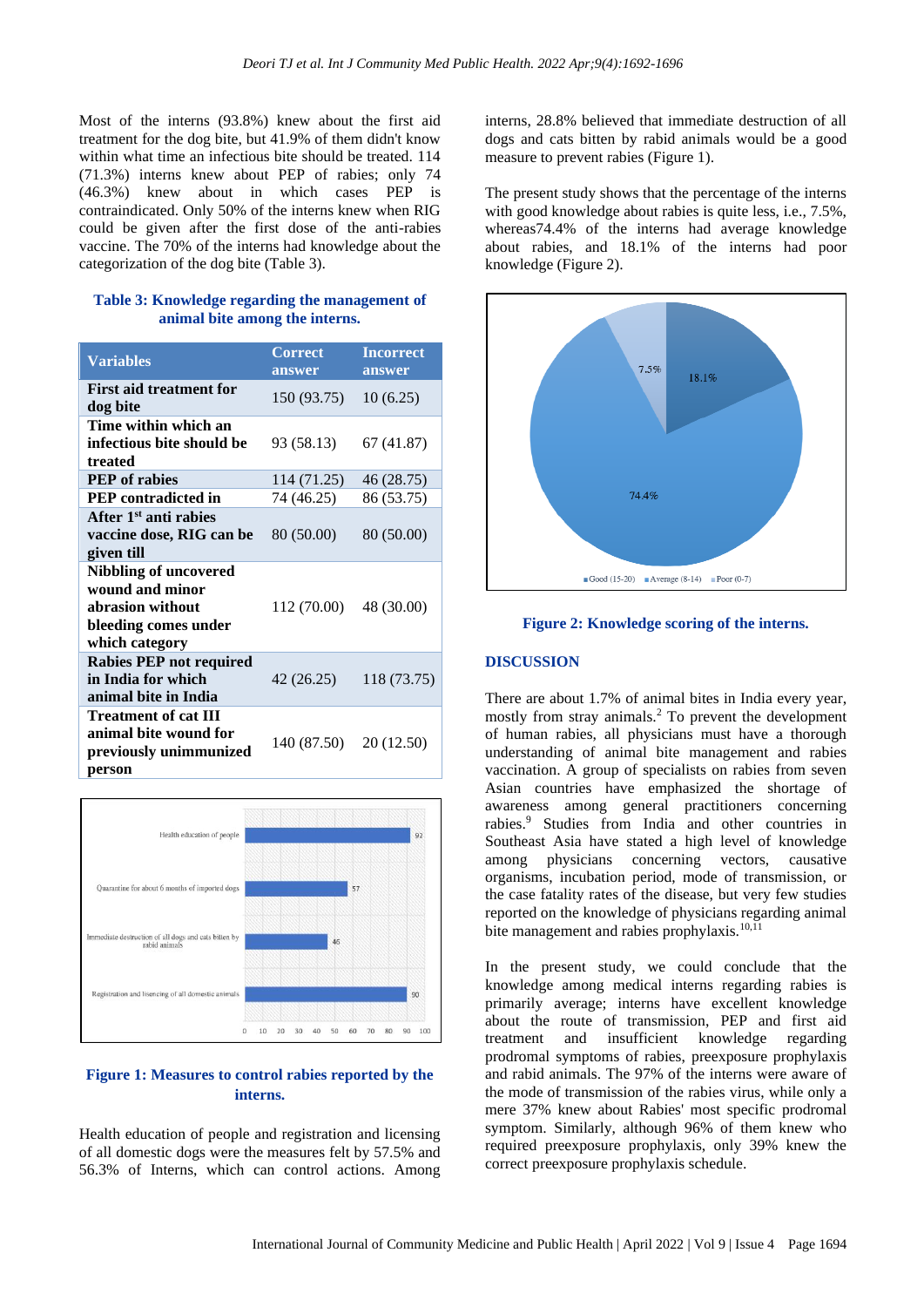Regarding the 1st aid treatment of animal bites, 94% of the interns got the answer correct, but just 26% knew which animal bite did not require PEP for rabies in India. A study was done by Chowdhury et al among interns of a medical college in Kolkata also reported the gap in knowledge of animal bite injuries management and immunization.<sup>4</sup> They found that 56.3% and 72.6% of the interns could not categorize bites into single transdermal bites and licks on broken skin as category-III wounds.

The 12.5% of the interns were aware of the intradermal route of immunization while only 10% could correctly describe the PEP postexposure schedule of category I wounds and 31.2% told to give rabies immunoglobulin in category-II wounds. This is similar to a study among final year medical students and interns done by Amrita et al in Jamnagar, Gujrat; they reported that only 59% knew that rabies immunization of dogs was an indispensable preventive measure, 80% and 68% told that preexposure immunization and education of people regarding preexposure and 29% PEP were beneficial, respectively.<sup>5</sup> Half of the study participants (50%) were not aware of the schedule of PEP, while 29% did not know the dose of the PEP, while only about one-third (35%) knew about both the IM and ID route of administration of PEP. About two-thirds (65%) were aware that the site of administration of PEP is deltoid. They also concluded that the knowledge regarding rabies is inadequate in interns and final year students. They implied a lack of practical exposure of interns for the same.

A study was done by Das et al among medical students of government medical college, Nalhar, Nuh, reported that 36.1% of the students had correct knowledge regarding washing of the wound with soap and water. $6$  Nearly 74.7% of the students knew about the mode of transmission, which was lower than the present study (96.9%). However, they reported that only 15.7% of the students had correct knowledge of categories, and only 10.8% had a proper understanding of the administration site of rabies immunoglobulin. They also concluded that medical students had theoretical knowledge regarding rabies but lacked the same practical aspect.

A study done by Mali et al among  $2<sup>nd</sup>$ -year medical students reported almost 90% of the students knew the mode of transmission regarding rabies, which is slightly lower than the present study.<sup>7</sup>

In a study conducted by Garg et al among doctors in Delhi, less than half were aware of the intradermal rabies prophylaxis schedule (39.1%), site (42.2%), and dose (48.4%). The majority of unimmunized patients (81.4%) were aware of the postexposure schedule. Only 40.4% of previously immunized patients were aware of the postexposure schedule, whereas 47.8% were aware of the preexposure prophylactic schedule. They also highlighted the gaps in the knowledge and practices of doctors.<sup>8</sup>

A study was done among general practitioners in Pakistan by Shah et al also reported poor knowledge regarding dog bite management.<sup>15</sup> Another study by Monje et al among health professionals in Uganda also highlighted the lack of sufficient knowledge with respect to rabies.<sup>12</sup> They reported that only 44% had adequate knowledge about rabies while only one-fourth had a positive attitude concerning rabies management. And only half of the respondents had limited good practices. Similar findings were reported in a Turkish study which found that physicians had insufficient basic and clinical knowledge of rabies.<sup>13,14</sup>

Rabies is unvaryingly fatal and possibly the most painful and dreadful of all communicable diseases in which the infected person is tortured at the same time with thirst and fear of water (hydrophobia). Fortunately, rabies can be prevented if animal bites are managed aptly and in time. In this regard, the post-exposure treatment of animal bite cases is of prime importance.<sup>15</sup> To prevent the development of human rabies, all physicians must be familiar with animal bite management and rabies vaccination. Lack of understanding about animal bite management and rabies vaccination can lead to inadequate vaccinations, increasing the likelihood of human rabies development. Without proper knowledge of immunoglobulin administration, it can also lead to unnecessary vaccination and immunoglobulin administration, causing avoidable governmental or outof-pocket expenditure of the patient.<sup>16</sup>

# *Strength and limitations*

The present study is unique as we also tried to study the knowledge of wound management and immunization in addition to the knowledge regarding the epidemiology of rabies. The present study has a few limitations like small sample size and the study being done in only interns; this could limit the generalization of the findings.

#### **CONCLUSION**

Overall, the interns in the study were not well aware of animal bite management and rabies vaccination. One way to get them more acquainted with rabies is through interactive continuing medical educations, seminars and training programs during the internship to address specific knowledge deficiencies. Also, teaching hospitals should arrange proper training for interactive animal bite cases at clinic visits for students to increase their exposure to such cases early. Finally, IEC materials such as posters, charts, and pamphlets for patients and doctors should be made available and visibly displayed in hospitals.

*Funding: No funding sources Conflict of interest: None declared Ethical approval: The study was approved by the Institutional Ethics Committee*